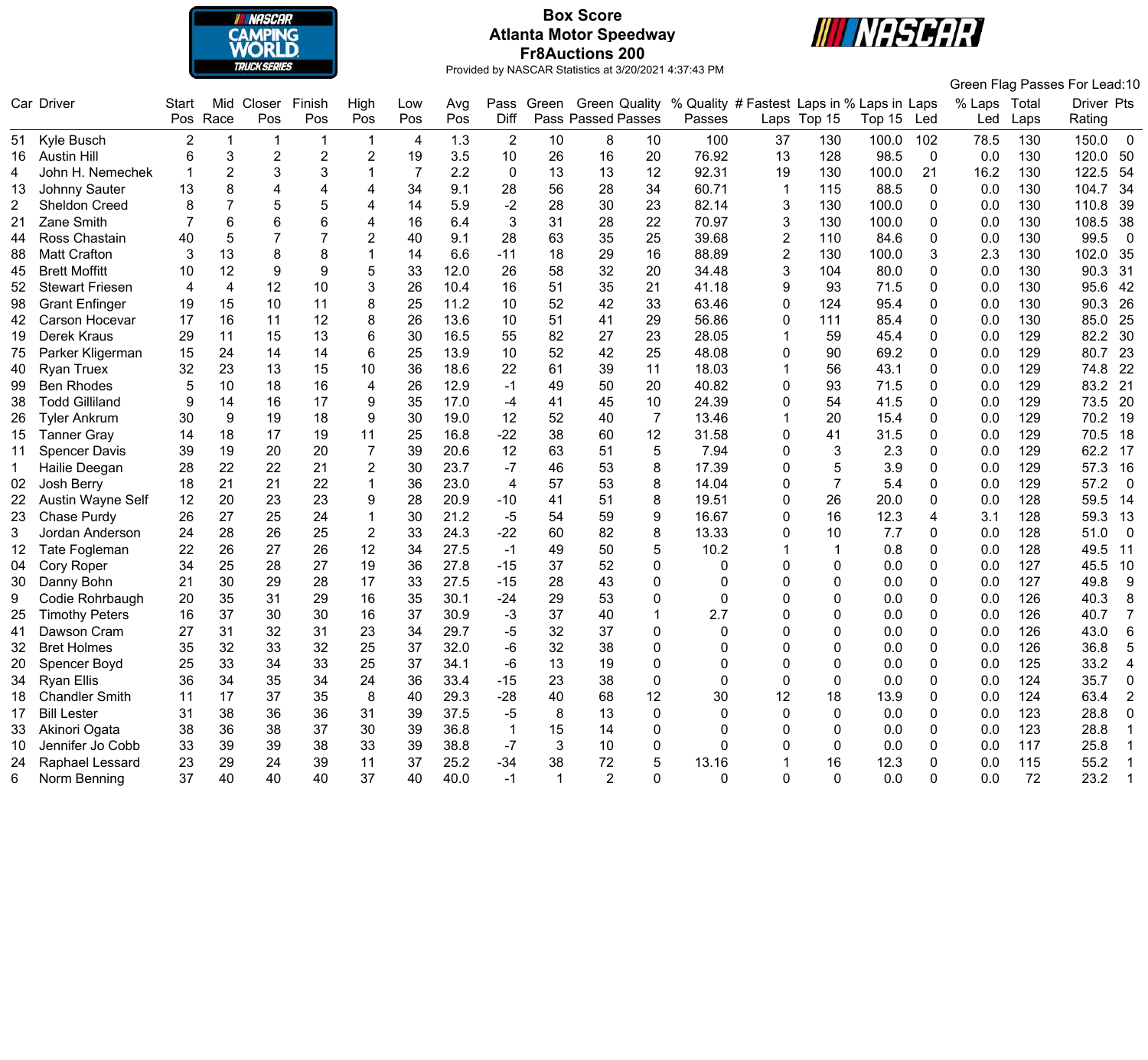

#### **Average Running Position Atlanta Motor Speedway Fr8Auctions 200**



| Rank Car |                | Driver                 | Team                                    | Finish Pos.    | <b>Average Pos</b> |
|----------|----------------|------------------------|-----------------------------------------|----------------|--------------------|
| 1        | 51             | Kyle Busch             | <b>CESSNA</b>                           | 1              | 1.30               |
| 2        | $\overline{4}$ | John H. Nemechek       | Mobil 1                                 | 3              | 2.17               |
| 3        | 16             | <b>Austin Hill</b>     | <b>United Rentals</b>                   | $\overline{2}$ | 3.51               |
| 4        | $\overline{2}$ | <b>Sheldon Creed</b>   | Overton's                               | 5              | 5.88               |
| 5        | 21             | Zane Smith             | Overton's                               | 6              | 6.39               |
| 6        | 88             | <b>Matt Crafton</b>    | <b>Flex Seal/Menards</b>                | 8              | 6.63               |
| 7        | 44             | Ross Chastain          | CircleBDiecast.com                      | $\overline{7}$ | 9.07               |
| 8        | 13             | Johnny Sauter          | Vivitar                                 | 4              | 9.14               |
| 9        | 52             | <b>Stewart Friesen</b> | Halmar International                    | 10             | 10.38              |
| 10       | 98             | <b>Grant Enfinger</b>  | Champion / Camping World / Curb Records | 11             | 11.23              |
| 11       | 45             | <b>Brett Moffitt</b>   | Niece                                   | 9              | 11.96              |
| 12       | 99             | <b>Ben Rhodes</b>      | <b>Bombardier LearJet 75</b>            | 16             | 12.90              |
| 13       | 42             | Carson Hocevar         | Scott's / GMPartsNow                    | 12             | 13.62              |
| 14       | 75             | Parker Kligerman       | Overton's                               | 14             | 13.92              |
| 15       | 19             | Derek Kraus            | <b>NAPA AUTOCARE</b>                    | 13             | 16.45              |
| 16       | 15             | <b>Tanner Gray</b>     | <b>Ford Performance</b>                 | 19             | 16.80              |
| 17       | 38             | <b>Todd Gilliland</b>  | <b>Chicago Pneumatic Compressors</b>    | 17             | 17.02              |
| 18       | 40             | <b>Ryan Truex</b>      | Overton's                               | 15             | 18.61              |
| 19       | 26             | <b>Tyler Ankrum</b>    | LiUNA!                                  | 18             | 19.03              |
| 20       | 11             | <b>Spencer Davis</b>   | <b>INOX</b>                             | 20             | 20.60              |
| 21       | 22             | Austin Wayne Self      | AM Technical Solutions/GO TEXAN         | 23             | 20.89              |
| 22       | 23             | Chase Purdy            | <b>Bama Buggies</b>                     | 24             | 21.23              |
| 23       | 02             | Josh Berry             | MasterTech                              | 22             | 22.95              |
| 24       | $\mathbf{1}$   | Hailie Deegan          | <b>BUILT FORD TOUGH</b>                 | 21             | 23.65              |
| 25       | 3              | Jordan Anderson        | Overton's                               | 25             | 24.28              |
| 26       | 24             | Raphael Lessard        | Richelieu                               | 39             | 25.24              |
| 27       | 30             | Danny Bohn             | North American Motor Car                | 28             | 27.51              |
| 28       | 12             | Tate Fogleman          | <b>Solid Rock Carriers</b>              | 26             | 27.52              |
| 29       | 04             | Cory Roper             | PreferredIndustrialContractors          | 27             | 27.82              |
| 30       | 18             | <b>Chandler Smith</b>  | Safelite AutoGlass                      | 35             | 29.25              |
| 31       | 41             | Dawson Cram            | Overton's                               | 31             | 29.68              |
| 32       | 9              | Codie Rohrbaugh        | Overton's                               | 29             | 30.09              |
| 33       | 25             | <b>Timothy Peters</b>  | Rackley Roofing                         | 30             | 30.90              |
| 34       | 32             | <b>Bret Holmes</b>     | SOUTHERN STATES BANK                    | 32             | 32.02              |
| 35       | 34             | <b>Ryan Ellis</b>      | Overton's                               | 34             | 33.39              |
| 36       | 20             | Spencer Boyd           | <b>Credit MRI</b>                       | 33             | 34.05              |
| 37       | 33             | Akinori Ogata          | <b>KYOWA Industrial</b>                 | 37             | 36.75              |
| 38       | 17             | <b>Bill Lester</b>     | <b>Camping World</b>                    | 36             | 37.46              |
| 39       | 10             | Jennifer Jo Cobb       | <b>Fastener Supply Company</b>          | 38             | 38.75              |
| 40       | 6              | Norm Benning           | <b>MDF A Sign Company</b>               | 40             | 39.96              |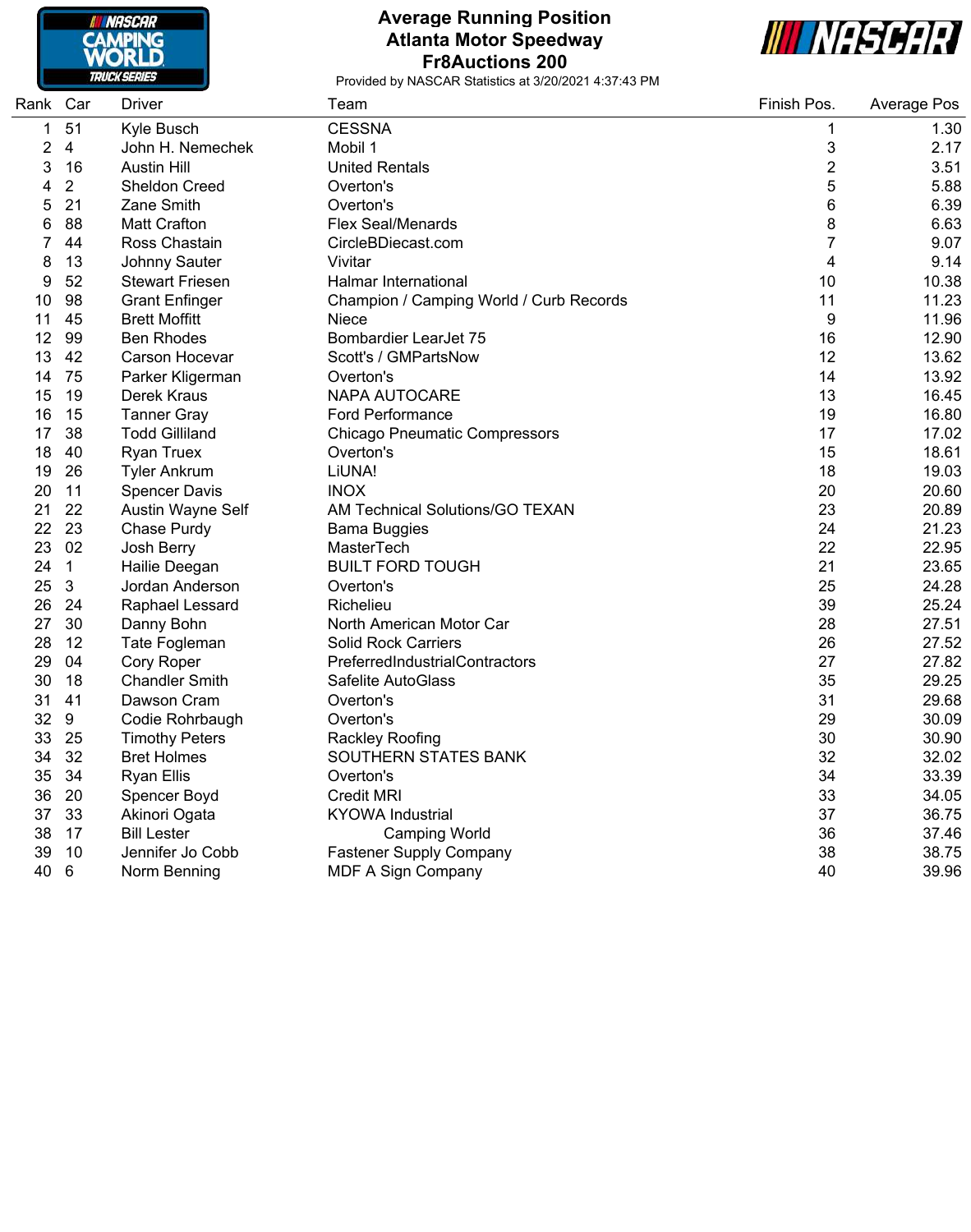

## **Closers Atlanta Motor Speedway Fr8Auctions 200**



| Rank | Car              | Driver                 | Team                                 | Closing Pos.   | Finish Pos.    | Gained         |
|------|------------------|------------------------|--------------------------------------|----------------|----------------|----------------|
| 1    | 52               | <b>Stewart Friesen</b> | <b>Halmar International</b>          | 12             | 10             | $\overline{2}$ |
| 2    | 19               | Derek Kraus            | <b>NAPA AUTOCARE</b>                 | 15             | 13             | 2              |
| 3    | 99               | <b>Ben Rhodes</b>      | <b>Bombardier LearJet 75</b>         | 18             | 16             | $\overline{2}$ |
| 4    | $\boldsymbol{9}$ | Codie Rohrbaugh        | Overton's                            | 31             | 29             | $\overline{2}$ |
| 5    | 18               | <b>Chandler Smith</b>  | Safelite AutoGlass                   | 37             | 35             | $\overline{2}$ |
| 6    | 26               | <b>Tyler Ankrum</b>    | LiUNA!                               | 19             | 18             | 1              |
| 7    | $\mathbf{1}$     | Hailie Deegan          | <b>BUILT FORD TOUGH</b>              | 22             | 21             | 1              |
| 8    | 23               | Chase Purdy            | <b>Bama Buggies</b>                  | 25             | 24             | 1              |
| 9    | 3                | Jordan Anderson        | Overton's                            | 26             | 25             | 1              |
| 10   | 12               | Tate Fogleman          | <b>Solid Rock Carriers</b>           | 27             | 26             | 1              |
| 11   | 04               | Cory Roper             | PreferredIndustrialContractors       | 28             | 27             | 1              |
| 12   | 30               | Danny Bohn             | North American Motor Car             | 29             | 28             | 1              |
| 13   | 41               | Dawson Cram            | Overton's                            | 32             | 31             | 1              |
| 14   | 32               | <b>Bret Holmes</b>     | SOUTHERN STATES BANK                 | 33             | 32             | 1              |
| 15   | 20               | Spencer Boyd           | <b>Credit MRI</b>                    | 34             | 33             | 1              |
| 16   | 34               | <b>Ryan Ellis</b>      | Overton's                            | 35             | 34             | 1              |
| 17   | 33               | Akinori Ogata          | <b>KYOWA Industrial</b>              | 38             | 37             | 1              |
| 18   | 10               | Jennifer Jo Cobb       | <b>Fastener Supply Company</b>       | 39             | 38             | 1              |
| 19   | 51               | Kyle Busch             | <b>CESSNA</b>                        | 1              | 1              | 0              |
| 20   | 16               | <b>Austin Hill</b>     | <b>United Rentals</b>                | $\overline{2}$ | $\overline{c}$ | $\pmb{0}$      |
| 21   | 4                | John H. Nemechek       | Mobil 1                              | 3              | 3              | $\pmb{0}$      |
| 22   | 13               | Johnny Sauter          | Vivitar                              | 4              | 4              | 0              |
| 23   | $\overline{2}$   | Sheldon Creed          | Overton's                            | 5              | 5              | 0              |
| 24   | 21               | Zane Smith             | Overton's                            | 6              | 6              | 0              |
| 25   | 44               | Ross Chastain          | CircleBDiecast.com                   | $\overline{7}$ | $\overline{7}$ | 0              |
| 26   | 88               | <b>Matt Crafton</b>    | <b>Flex Seal/Menards</b>             | 8              | 8              | $\pmb{0}$      |
| 27   | 45               | <b>Brett Moffitt</b>   | Niece                                | 9              | 9              | $\pmb{0}$      |
| 28   | 75               | Parker Kligerman       | Overton's                            | 14             | 14             | 0              |
| 29   | 11               | <b>Spencer Davis</b>   | <b>INOX</b>                          | 20             | 20             | 0              |
| 30   | 22               | Austin Wayne Self      | AM Technical Solutions/GO TEXAN      | 23             | 23             | 0              |
| 31   | 25               | <b>Timothy Peters</b>  | Rackley Roofing                      | 30             | 30             | $\pmb{0}$      |
| 32   | 17               | <b>Bill Lester</b>     | <b>Camping World</b>                 | 36             | 36             | 0              |
| 33   | 6                | Norm Benning           | <b>MDF A Sign Company</b>            | 40             | 40             | 0              |
| 34   | 98               | <b>Grant Enfinger</b>  | Champion / Camping World / Curb      | 10             | 11             | -1             |
| 35   | 42               | Carson Hocevar         | Scott's / GMPartsNow                 | 11             | 12             | $-1$           |
| 36   | 38               | <b>Todd Gilliland</b>  | <b>Chicago Pneumatic Compressors</b> | 16             | 17             | $-1$           |
| 37   | 02               | Josh Berry             | MasterTech                           | 21             | 22             | -1             |
| 38   | 40               | Ryan Truex             | Overton's                            | 13             | 15             | $-2$           |
| 39   | 15               | <b>Tanner Gray</b>     | Ford Performance                     | 17             | 19             | $-2$           |
| 40   | 24               | Raphael Lessard        | Richelieu                            | 24             | 39             | $-15$          |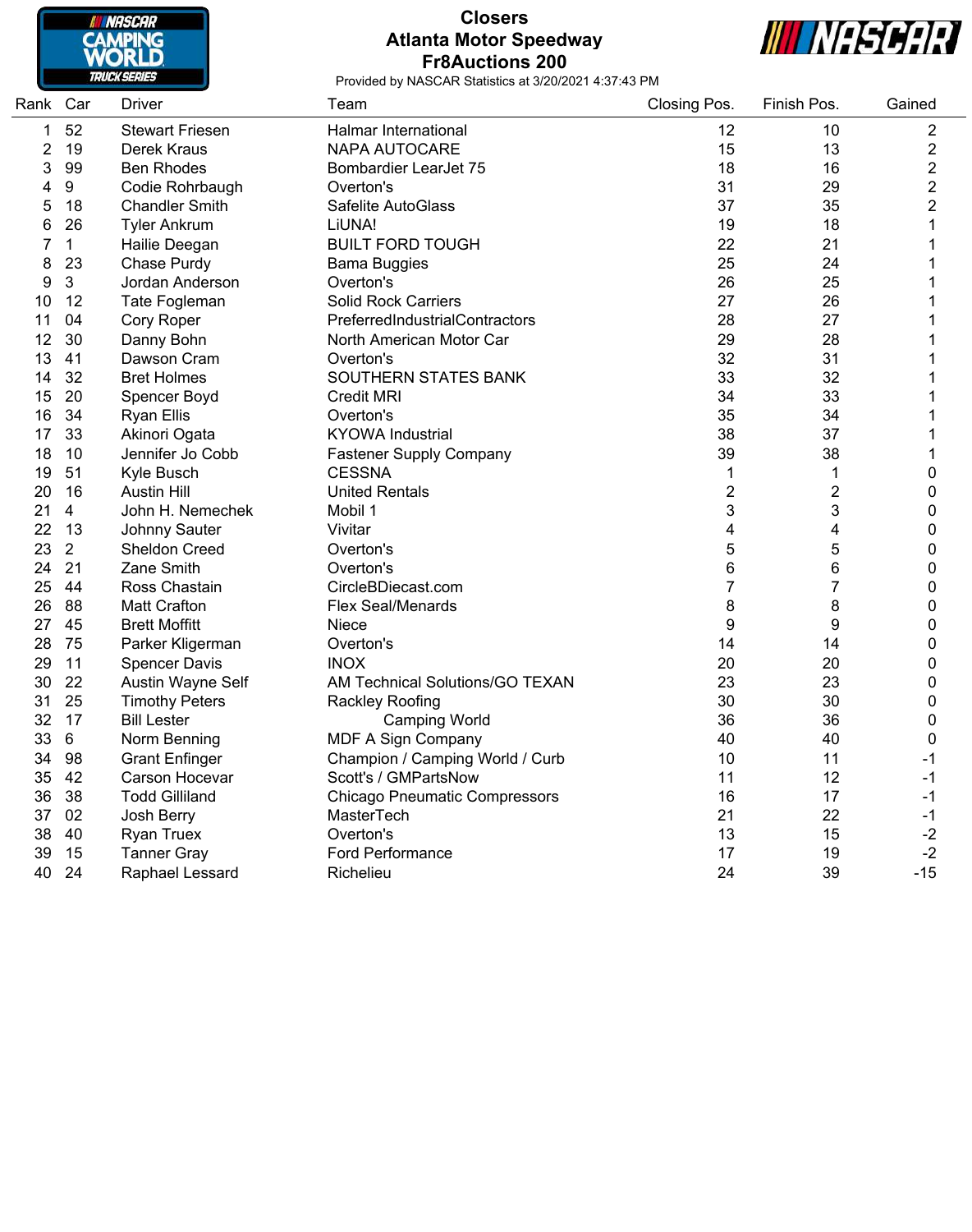

# **Driver Rating Atlanta Motor Speedway Fr8Auctions 200**



| Rank | Car            | Driver                   | Team                                    | Finish Pos.    | <b>Driver Rating</b> |
|------|----------------|--------------------------|-----------------------------------------|----------------|----------------------|
| 1    | 51             | Kyle Busch               | <b>CESSNA</b>                           | 1              | 150.0                |
| 2    | $\overline{4}$ | John H. Nemechek         | Mobil 1                                 | 3              | 122.5                |
| 3    | 16             | <b>Austin Hill</b>       | <b>United Rentals</b>                   | 2              | 120.0                |
| 4    | $\overline{2}$ | Sheldon Creed            | Overton's                               | 5              | 110.8                |
| 5    | 21             | Zane Smith               | Overton's                               | 6              | 108.5                |
| 6    | 13             | Johnny Sauter            | Vivitar                                 | 4              | 104.7                |
| 7    | 88             | <b>Matt Crafton</b>      | <b>Flex Seal/Menards</b>                | 8              | 102.0                |
| 8    | 44             | Ross Chastain            | CircleBDiecast.com                      | $\overline{7}$ | 99.5                 |
| 9    | 52             | <b>Stewart Friesen</b>   | Halmar International                    | 10             | 95.6                 |
| 10   | 98             | <b>Grant Enfinger</b>    | Champion / Camping World / Curb Records | 11             | 90.3                 |
| 11   | 45             | <b>Brett Moffitt</b>     | Niece                                   | 9              | 90.3                 |
| 12   | 42             | Carson Hocevar           | Scott's / GMPartsNow                    | 12             | 85.0                 |
| 13   | 99             | <b>Ben Rhodes</b>        | Bombardier LearJet 75                   | 16             | 83.2                 |
| 14   | 19             | Derek Kraus              | <b>NAPA AUTOCARE</b>                    | 13             | 82.2                 |
| 15   | 75             | Parker Kligerman         | Overton's                               | 14             | 80.7                 |
| 16   | 40             | <b>Ryan Truex</b>        | Overton's                               | 15             | 74.8                 |
| 17   | 38             | <b>Todd Gilliland</b>    | <b>Chicago Pneumatic Compressors</b>    | 17             | 73.5                 |
| 18   | 15             | <b>Tanner Gray</b>       | <b>Ford Performance</b>                 | 19             | 70.5                 |
| 19   | 26             | <b>Tyler Ankrum</b>      | LiUNA!                                  | 18             | 70.2                 |
| 20   | 18             | <b>Chandler Smith</b>    | Safelite AutoGlass                      | 35             | 63.4                 |
| 21   | 11             | <b>Spencer Davis</b>     | <b>INOX</b>                             | 20             | 62.2                 |
| 22   | 22             | <b>Austin Wayne Self</b> | AM Technical Solutions/GO TEXAN         | 23             | 59.5                 |
| 23   | 23             | Chase Purdy              | <b>Bama Buggies</b>                     | 24             | 59.3                 |
| 24   | $\mathbf{1}$   | Hailie Deegan            | <b>BUILT FORD TOUGH</b>                 | 21             | 57.3                 |
| 25   | 02             | Josh Berry               | MasterTech                              | 22             | 57.2                 |
| 26   | 24             | Raphael Lessard          | Richelieu                               | 39             | 55.2                 |
| 27   | 3              | Jordan Anderson          | Overton's                               | 25             | 51.0                 |
| 28   | 30             | Danny Bohn               | North American Motor Car                | 28             | 49.8                 |
| 29   | 12             | Tate Fogleman            | <b>Solid Rock Carriers</b>              | 26             | 49.5                 |
| 30   | 04             | Cory Roper               | PreferredIndustrialContractors          | 27             | 45.5                 |
| 31   | 41             | Dawson Cram              | Overton's                               | 31             | 43.0                 |
| 32   | 25             | <b>Timothy Peters</b>    | Rackley Roofing                         | 30             | 40.7                 |
| 33   | 9              | Codie Rohrbaugh          | Overton's                               | 29             | 40.3                 |
| 34   | 32             | <b>Bret Holmes</b>       | SOUTHERN STATES BANK                    | 32             | 36.8                 |
| 35   | 34             | <b>Ryan Ellis</b>        | Overton's                               | 34             | 35.7                 |
| 36   | 20             | Spencer Boyd             | <b>Credit MRI</b>                       | 33             | 33.2                 |
| 37   | 17             | <b>Bill Lester</b>       | <b>Camping World</b>                    | 36             | 28.8                 |
| 38   | 33             | Akinori Ogata            | <b>KYOWA Industrial</b>                 | 37             | 28.8                 |
| 39   | 10             | Jennifer Jo Cobb         | <b>Fastener Supply Company</b>          | 38             | 25.8                 |
| 40   | 6              | Norm Benning             | <b>MDF A Sign Company</b>               | 40             | 23.2                 |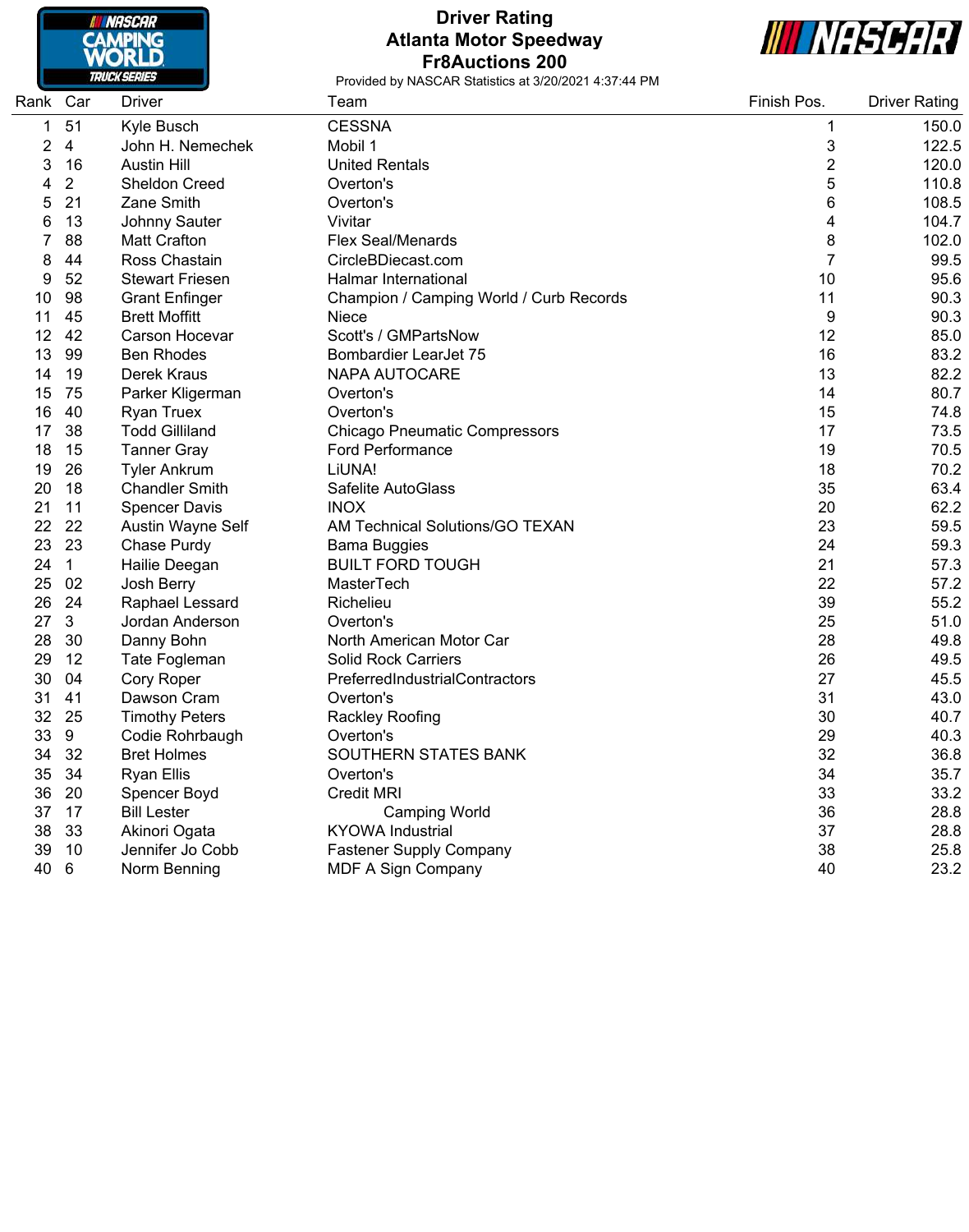

#### **Fastest Drivers Early In A Run Atlanta Motor Speedway Fr8Auctions 200**



| Rank Car       |                | Driver                 | Team                                 | Laps | Finish Pos.    | Speed   |
|----------------|----------------|------------------------|--------------------------------------|------|----------------|---------|
| 1              | 51             | Kyle Busch             | <b>CESSNA</b>                        | 130  | 1              | 174.261 |
| $\overline{2}$ | 4              | John H. Nemechek       | Mobil 1                              | 130  | 3              | 173.527 |
| 3              | 16             | <b>Austin Hill</b>     | <b>United Rentals</b>                | 130  | 2              | 172.858 |
|                | 21             | Zane Smith             | Overton's                            | 130  | 6              | 172.172 |
| 5              | $\overline{2}$ | <b>Sheldon Creed</b>   | Overton's                            | 130  | 5              | 171.907 |
| 6              | 88             | <b>Matt Crafton</b>    | <b>Flex Seal/Menards</b>             | 130  | 8              | 171.452 |
| 7              | 13             | Johnny Sauter          | Vivitar                              | 130  | 4              | 171.046 |
| 8              | 52             | <b>Stewart Friesen</b> | Halmar International                 | 130  | 10             | 170.862 |
| 9              | 44             | Ross Chastain          | CircleBDiecast.com                   | 130  | $\overline{7}$ | 170.556 |
| 10             | 98             | <b>Grant Enfinger</b>  | Champion / Camping World / Curb      | 130  | 11             | 169.851 |
| 11             | 42             | Carson Hocevar         | Scott's / GMPartsNow                 | 130  | 12             | 169.786 |
| 12             | 45             | <b>Brett Moffitt</b>   | Niece                                | 130  | 9              | 169.527 |
| 13             | 99             | <b>Ben Rhodes</b>      | <b>Bombardier LearJet 75</b>         | 129  | 16             | 169.420 |
| 14             | 75             | Parker Kligerman       | Overton's                            | 129  | 14             | 169.275 |
| 15             | 19             | Derek Kraus            | <b>NAPA AUTOCARE</b>                 | 129  | 13             | 169.110 |
| 16             | 15             | <b>Tanner Gray</b>     | <b>Ford Performance</b>              | 129  | 19             | 168.975 |
| 17             | 26             | <b>Tyler Ankrum</b>    | LiUNA!                               | 129  | 18             | 167.981 |
| 18             | 40             | <b>Ryan Truex</b>      | Overton's                            | 129  | 15             | 167.893 |
| 19             | 38             | <b>Todd Gilliland</b>  | <b>Chicago Pneumatic Compressors</b> | 129  | 17             | 167.788 |
| 20             | 11             | <b>Spencer Davis</b>   | <b>INOX</b>                          | 129  | 20             | 167.313 |
| 21             | 22             | Austin Wayne Self      | AM Technical Solutions/GO TEXAN      | 128  | 23             | 167.117 |
| 22             | 02             | Josh Berry             | <b>MasterTech</b>                    | 129  | 22             | 166.762 |
| 23             | 1              | Hailie Deegan          | <b>BUILT FORD TOUGH</b>              | 129  | 21             | 166.477 |
| 24             | 23             | Chase Purdy            | <b>Bama Buggies</b>                  | 128  | 24             | 165.966 |
| 25             | 12             | Tate Fogleman          | <b>Solid Rock Carriers</b>           | 128  | 26             | 165.235 |
| 26             | 3              | Jordan Anderson        | Overton's                            | 128  | 25             | 165.051 |
| 27             | 41             | Dawson Cram            | Overton's                            | 126  | 31             | 164.968 |
| 28             | 04             | Cory Roper             | PreferredIndustrialContractors       | 127  | 27             | 164.741 |
| 29             | 30             | Danny Bohn             | North American Motor Car             | 127  | 28             | 164.576 |
| 30             | 9              | Codie Rohrbaugh        | Overton's                            | 126  | 29             | 163.623 |
| 31             | 25             | <b>Timothy Peters</b>  | Rackley Roofing                      | 126  | 30             | 163.509 |
| 32             | 32             | <b>Bret Holmes</b>     | <b>SOUTHERN STATES BANK</b>          | 126  | 32             | 162.936 |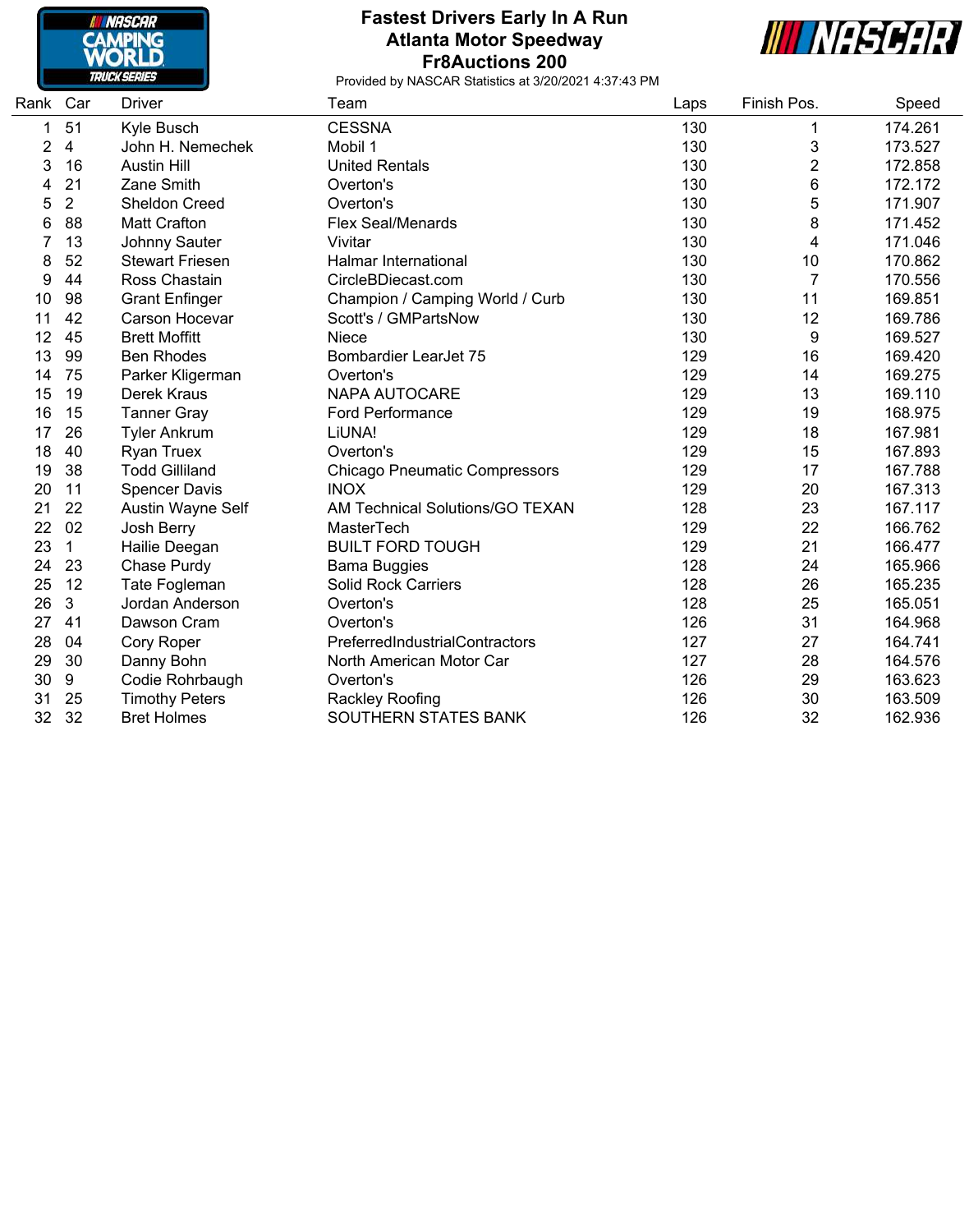

#### **Fastest Drivers Late In A Run Atlanta Motor Speedway Fr8Auctions 200**



| Rank Car |                | <b>Driver</b>          | Team                                   | Laps | Finish Pos.    | Speed   |
|----------|----------------|------------------------|----------------------------------------|------|----------------|---------|
| 1        | 16             | <b>Austin Hill</b>     | <b>United Rentals</b>                  | 130  | 2              | 167.151 |
| 2        | 51             | Kyle Busch             | <b>CESSNA</b>                          | 130  | 1              | 167.099 |
| 3        | $\overline{4}$ | John H. Nemechek       | Mobil 1                                | 130  | 3              | 166.825 |
| 4        | 44             | Ross Chastain          | CircleBDiecast.com                     | 130  | $\overline{7}$ | 166.443 |
| 5        | 13             | Johnny Sauter          | Vivitar                                | 130  | 4              | 166.430 |
| 6        | $\overline{2}$ | Sheldon Creed          | Overton's                              | 130  | 5              | 166.153 |
| 7        | 45             | <b>Brett Moffitt</b>   | Niece                                  | 130  | 9              | 166.071 |
| 8        | 21             | <b>Zane Smith</b>      | Overton's                              | 130  | 6              | 165.937 |
| 9        | 88             | <b>Matt Crafton</b>    | <b>Flex Seal/Menards</b>               | 130  | 8              | 165.886 |
| 10       | 52             | <b>Stewart Friesen</b> | <b>Halmar International</b>            | 130  | 10             | 165.803 |
| 11       | 19             | Derek Kraus            | <b>NAPA AUTOCARE</b>                   | 129  | 13             | 165.234 |
| 12       | 42             | Carson Hocevar         | Scott's / GMPartsNow                   | 130  | 12             | 165.193 |
| 13       | 99             | <b>Ben Rhodes</b>      | Bombardier LearJet 75                  | 129  | 16             | 165.115 |
| 14       | 26             | <b>Tyler Ankrum</b>    | LiUNA!                                 | 129  | 18             | 164.985 |
| 15       | 98             | <b>Grant Enfinger</b>  | Champion / Camping World / Curb        | 130  | 11             | 164.767 |
| 16       | 75             | Parker Kligerman       | Overton's                              | 129  | 14             | 164.673 |
| 17       | 40             | <b>Ryan Truex</b>      | Overton's                              | 129  | 15             | 164.303 |
| 18       | 15             | <b>Tanner Gray</b>     | <b>Ford Performance</b>                | 129  | 19             | 164.130 |
| 19       | 38             | <b>Todd Gilliland</b>  | <b>Chicago Pneumatic Compressors</b>   | 129  | 17             | 164.076 |
| 20       | 22             | Austin Wayne Self      | <b>AM Technical Solutions/GO TEXAN</b> | 128  | 23             | 163.806 |
| 21       | 11             | <b>Spencer Davis</b>   | <b>INOX</b>                            | 129  | 20             | 163.220 |
| 22       | $\mathbf 1$    | Hailie Deegan          | <b>BUILT FORD TOUGH</b>                | 129  | 21             | 163.027 |
| 23       | 02             | Josh Berry             | MasterTech                             | 129  | 22             | 162.716 |
| 24       | 23             | Chase Purdy            | <b>Bama Buggies</b>                    | 128  | 24             | 162.315 |
| 25       | 3              | Jordan Anderson        | Overton's                              | 128  | 25             | 161.453 |
| 26       | 12             | Tate Fogleman          | <b>Solid Rock Carriers</b>             | 128  | 26             | 161.346 |
| 27       | 30             | Danny Bohn             | North American Motor Car               | 127  | 28             | 160.622 |
| 28       | 32             | <b>Bret Holmes</b>     | SOUTHERN STATES BANK                   | 126  | 32             | 160.147 |
| 29       | 41             | Dawson Cram            | Overton's                              | 126  | 31             | 159.912 |
| 30       | 04             | Cory Roper             | PreferredIndustrialContractors         | 127  | 27             | 159.908 |
| 31       | 9              | Codie Rohrbaugh        | Overton's                              | 126  | 29             | 159.695 |
| 32       | 25             | <b>Timothy Peters</b>  | Rackley Roofing                        | 126  | 30             | 157.978 |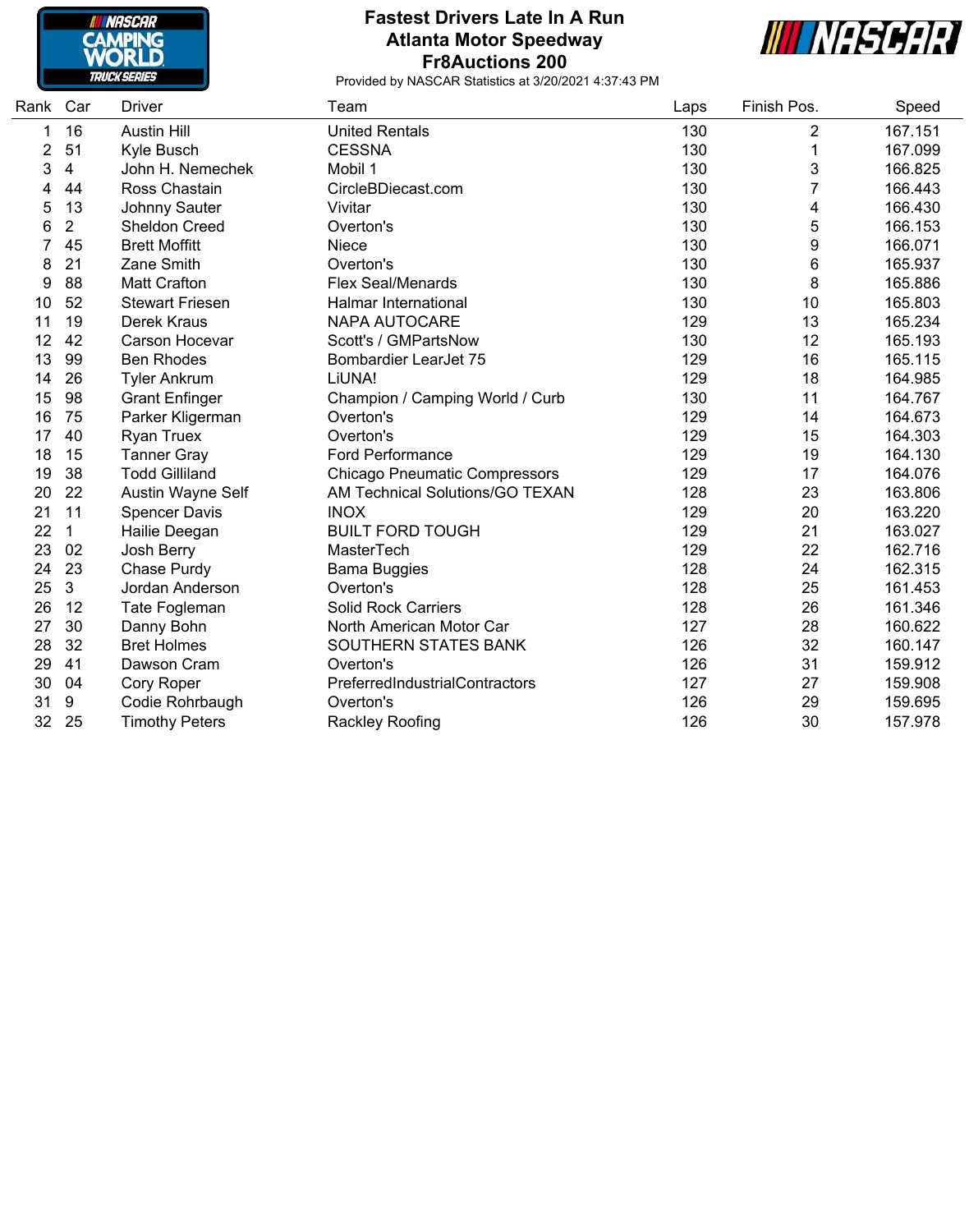

## **Fastest Laps Run Atlanta Motor Speedway Fr8Auctions 200**



|    | <b>Driver</b>          | Team                       | Percentage | Finish Pos. | Laps |
|----|------------------------|----------------------------|------------|-------------|------|
| 51 | Kyle Busch             | <b>CESSNA</b>              | 34.6       |             | 37   |
| 4  | John H. Nemechek       | Mobil 1                    | 17.8       | 3           | 19   |
| 16 | Austin Hill            | <b>United Rentals</b>      | 12.2       | 2           | 13   |
| 18 | <b>Chandler Smith</b>  | Safelite AutoGlass         | 11.2       | 35          | 12   |
| 52 | <b>Stewart Friesen</b> | Halmar International       | 8.4        | 10          | 9    |
| 2  | Sheldon Creed          | Overton's                  | 2.8        | 5           | 3    |
| 21 | Zane Smith             | Overton's                  | 2.8        | 6           | 3    |
| 45 | <b>Brett Moffitt</b>   | Niece                      | 2.8        | 9           | 3    |
| 44 | Ross Chastain          | CircleBDiecast.com         | 1.9        |             | 2    |
| 88 | Matt Crafton           | Flex Seal/Menards          | 1.9        | 8           |      |
| 13 | Johnny Sauter          | Vivitar                    | 0.9        | 4           |      |
| 19 | Derek Kraus            | <b>NAPA AUTOCARE</b>       | 0.9        | 13          |      |
| 40 | <b>Ryan Truex</b>      | Overton's                  | 0.9        | 15          |      |
| 26 | <b>Tyler Ankrum</b>    | LiUNA!                     | 0.9        | 18          |      |
| 12 | Tate Fogleman          | <b>Solid Rock Carriers</b> | 0.9        | 26          |      |
| 24 | Raphael Lessard        | Richelieu                  | 0.9        | 39          |      |
|    | Rank Car               |                            |            |             |      |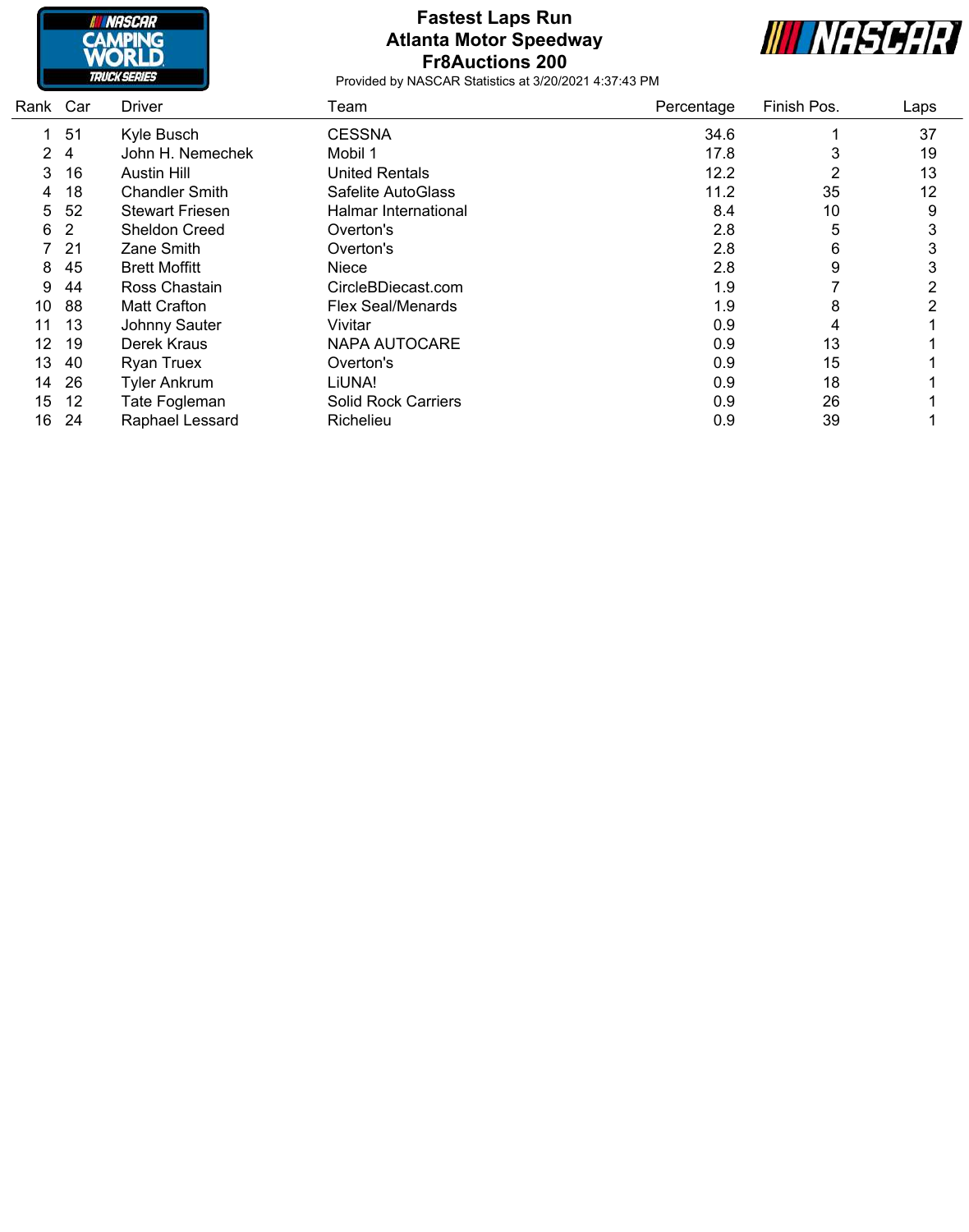

#### **Fastest on Restarts Atlanta Motor Speedway Fr8Auctions 200**



| Rank Car |                | Driver                 | Team                                    | Finish Pos.      | Average Speed |
|----------|----------------|------------------------|-----------------------------------------|------------------|---------------|
| 1        | 21             | Zane Smith             | Overton's                               | 6                | 168.038       |
| 2        | 51             | Kyle Busch             | <b>CESSNA</b>                           | $\mathbf 1$      | 167.866       |
| 3        | $\overline{2}$ | <b>Sheldon Creed</b>   | Overton's                               | 5                | 167.823       |
| 4        | 52             | <b>Stewart Friesen</b> | Halmar International                    | 10               | 167.796       |
| 5        | 16             | <b>Austin Hill</b>     | <b>United Rentals</b>                   | $\overline{c}$   | 167.411       |
| 6        | 4              | John H. Nemechek       | Mobil 1                                 | 3                | 167.365       |
| 7        | 13             | Johnny Sauter          | Vivitar                                 | 4                | 166.120       |
| 8        | 75             | Parker Kligerman       | Overton's                               | 14               | 166.084       |
| 9        | 44             | Ross Chastain          | CircleBDiecast.com                      | $\overline{7}$   | 165.876       |
| 10       | 88             | <b>Matt Crafton</b>    | <b>Flex Seal/Menards</b>                | 8                | 165.789       |
| 11       | 45             | <b>Brett Moffitt</b>   | Niece                                   | $\boldsymbol{9}$ | 165.276       |
| 12       | 19             | Derek Kraus            | <b>NAPA AUTOCARE</b>                    | 13               | 164.960       |
| 13       | 98             | <b>Grant Enfinger</b>  | Champion / Camping World / Curb Records | 11               | 164.833       |
| 14       | 42             | Carson Hocevar         | Scott's / GMPartsNow                    | 12               | 164.703       |
| 15       | 99             | <b>Ben Rhodes</b>      | <b>Bombardier LearJet 75</b>            | 16               | 164.395       |
| 16       | 40             | <b>Ryan Truex</b>      | Overton's                               | 15               | 163.993       |
| 17       | 26             | <b>Tyler Ankrum</b>    | LiUNA!                                  | 18               | 163.889       |
| 18       | 38             | <b>Todd Gilliland</b>  | <b>Chicago Pneumatic Compressors</b>    | 17               | 163.737       |
| 19       | 15             | <b>Tanner Gray</b>     | <b>Ford Performance</b>                 | 19               | 163.614       |
| 20       | 11             | <b>Spencer Davis</b>   | <b>INOX</b>                             | 20               | 162.845       |
| 21       | 22             | Austin Wayne Self      | AM Technical Solutions/GO TEXAN         | 23               | 162.695       |
| 22       | $\mathbf{1}$   | Hailie Deegan          | <b>BUILT FORD TOUGH</b>                 | 21               | 162.002       |
| 23       | 02             | Josh Berry             | MasterTech                              | 22               | 161.904       |
| 24       | 23             | Chase Purdy            | <b>Bama Buggies</b>                     | 24               | 161.697       |
| 25       | $\mathbf{3}$   | Jordan Anderson        | Overton's                               | 25               | 160.977       |
| 26       | 12             | Tate Fogleman          | <b>Solid Rock Carriers</b>              | 26               | 160.925       |
| 27       | 30             | Danny Bohn             | North American Motor Car                | 28               | 160.373       |
| 28       | 24             | Raphael Lessard        | Richelieu                               | 39               | 160.222       |
| 29       | 04             | Cory Roper             | PreferredIndustrialContractors          | 27               | 159.696       |
| 30       | 41             | Dawson Cram            | Overton's                               | 31               | 159.432       |
| 31       | 25             | <b>Timothy Peters</b>  | Rackley Roofing                         | 30               | 159.366       |
| 32       | 9              | Codie Rohrbaugh        | Overton's                               | 29               | 159.261       |
| 33       | 32             | <b>Bret Holmes</b>     | SOUTHERN STATES BANK                    | 32               | 158.364       |
| 34       | 20             | Spencer Boyd           | <b>Credit MRI</b>                       | 33               | 156.308       |
| 35       | 34             | <b>Ryan Ellis</b>      | Overton's                               | 34               | 155.438       |
| 36       | 17             | <b>Bill Lester</b>     | <b>Camping World</b>                    | 36               | 155.089       |
| 37       | 18             | <b>Chandler Smith</b>  | Safelite AutoGlass                      | 35               | 153.486       |
| 38       | 33             | Akinori Ogata          | <b>KYOWA</b> Industrial                 | 37               | 152.556       |
| 39       | 6              | Norm Benning           | MDF A Sign Company                      | 40               | 150.861       |
| 40       | 10             | Jennifer Jo Cobb       | <b>Fastener Supply Company</b>          | 38               | 145.218       |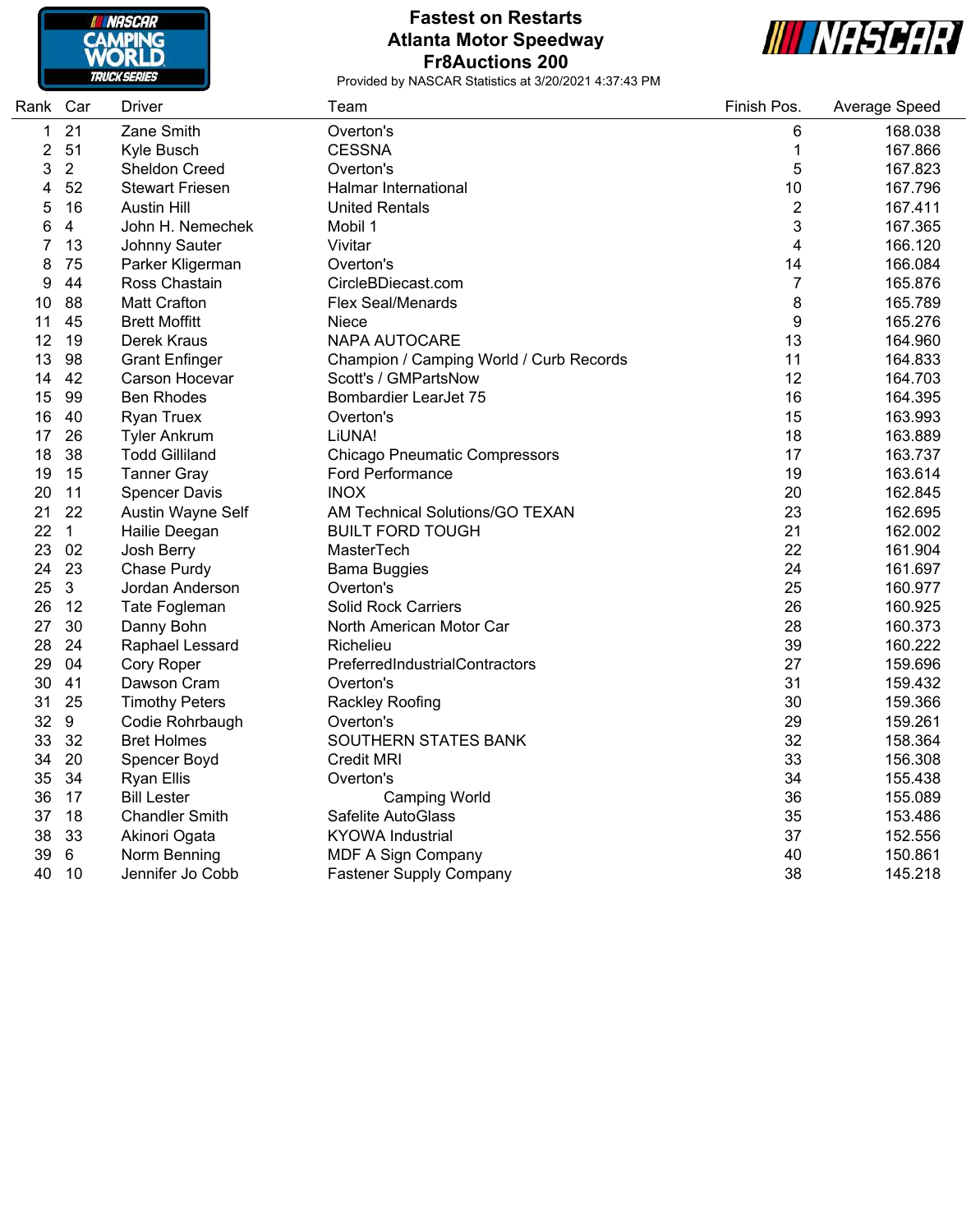

## **Green Flag Passes Atlanta Motor Speedway Fr8Auctions 200**



| Rank | Car             | Driver                 | Team                                    | Finish Pos.    | <b>Green Flag Passes</b> |
|------|-----------------|------------------------|-----------------------------------------|----------------|--------------------------|
| 1    | 19              | Derek Kraus            | <b>NAPA AUTOCARE</b>                    | 13             | 82                       |
| 2    | 44              | Ross Chastain          | CircleBDiecast.com                      | 7              | 63                       |
| 3    | 11              | <b>Spencer Davis</b>   | <b>INOX</b>                             | 20             | 63                       |
| 4    | 40              | <b>Ryan Truex</b>      | Overton's                               | 15             | 61                       |
| 5    | 3               | Jordan Anderson        | Overton's                               | 25             | 60                       |
| 6    | 45              | <b>Brett Moffitt</b>   | Niece                                   | 9              | 58                       |
| 7    | 02              | Josh Berry             | MasterTech                              | 22             | 57                       |
| 8    | 13              | Johnny Sauter          | Vivitar                                 | 4              | 56                       |
| 9    | 23              | Chase Purdy            | <b>Bama Buggies</b>                     | 24             | 54                       |
| 10   | 98              | <b>Grant Enfinger</b>  | Champion / Camping World / Curb Records | 11             | 52                       |
| 11   | 75              | Parker Kligerman       | Overton's                               | 14             | 52                       |
| 12   | 26              | <b>Tyler Ankrum</b>    | LiUNA!                                  | 18             | 52                       |
| 13   | 52              | <b>Stewart Friesen</b> | <b>Halmar International</b>             | 10             | 51                       |
| 14   | 42              | Carson Hocevar         | Scott's / GMPartsNow                    | 12             | 51                       |
| 15   | 99              | <b>Ben Rhodes</b>      | <b>Bombardier LearJet 75</b>            | 16             | 49                       |
| 16   | 12              | Tate Fogleman          | <b>Solid Rock Carriers</b>              | 26             | 49                       |
| 17   | $\mathbf{1}$    | Hailie Deegan          | <b>BUILT FORD TOUGH</b>                 | 21             | 46                       |
| 18   | 38              | <b>Todd Gilliland</b>  | <b>Chicago Pneumatic Compressors</b>    | 17             | 41                       |
| 19   | 22              | Austin Wayne Self      | AM Technical Solutions/GO TEXAN         | 23             | 41                       |
| 20   | 18              | <b>Chandler Smith</b>  | <b>Safelite AutoGlass</b>               | 35             | 40                       |
| 21   | 15              | <b>Tanner Gray</b>     | <b>Ford Performance</b>                 | 19             | 38                       |
| 22   | 24              | Raphael Lessard        | Richelieu                               | 39             | 38                       |
| 23   | 04              | Cory Roper             | PreferredIndustrialContractors          | 27             | 37                       |
| 24   | 25              | <b>Timothy Peters</b>  | Rackley Roofing                         | 30             | 37                       |
| 25   | 41              | Dawson Cram            | Overton's                               | 31             | 32                       |
| 26   | 32              | <b>Bret Holmes</b>     | SOUTHERN STATES BANK                    | 32             | 32                       |
| 27   | 21              | Zane Smith             | Overton's                               | 6              | 31                       |
| 28   | 9               | Codie Rohrbaugh        | Overton's                               | 29             | 29                       |
| 29   | $\overline{2}$  | <b>Sheldon Creed</b>   | Overton's                               | 5              | 28                       |
| 30   | 30              | Danny Bohn             | North American Motor Car                | 28             | 28                       |
| 31   | 16              | <b>Austin Hill</b>     | <b>United Rentals</b>                   | $\overline{2}$ | 26                       |
| 32   | 34              | <b>Ryan Ellis</b>      | Overton's                               | 34             | 23                       |
| 33   | 88              | <b>Matt Crafton</b>    | Flex Seal/Menards                       | 8              | 18                       |
| 34   | 33              | Akinori Ogata          | <b>KYOWA Industrial</b>                 | 37             | 15                       |
| 35   | $\overline{4}$  | John H. Nemechek       | Mobil 1                                 | 3              | 13                       |
| 36   | 20              | Spencer Boyd           | Credit MRI                              | 33             | 13                       |
| 37   | 51              | Kyle Busch             | <b>CESSNA</b>                           | 1              | 10                       |
| 38   | 17              | <b>Bill Lester</b>     | <b>Camping World</b>                    | 36             | 8                        |
| 39   | 10              | Jennifer Jo Cobb       | <b>Fastener Supply Company</b>          | 38             | 3                        |
| 40   | $6\phantom{1}6$ | Norm Benning           | MDF A Sign Company                      | 40             | $\mathbf{1}$             |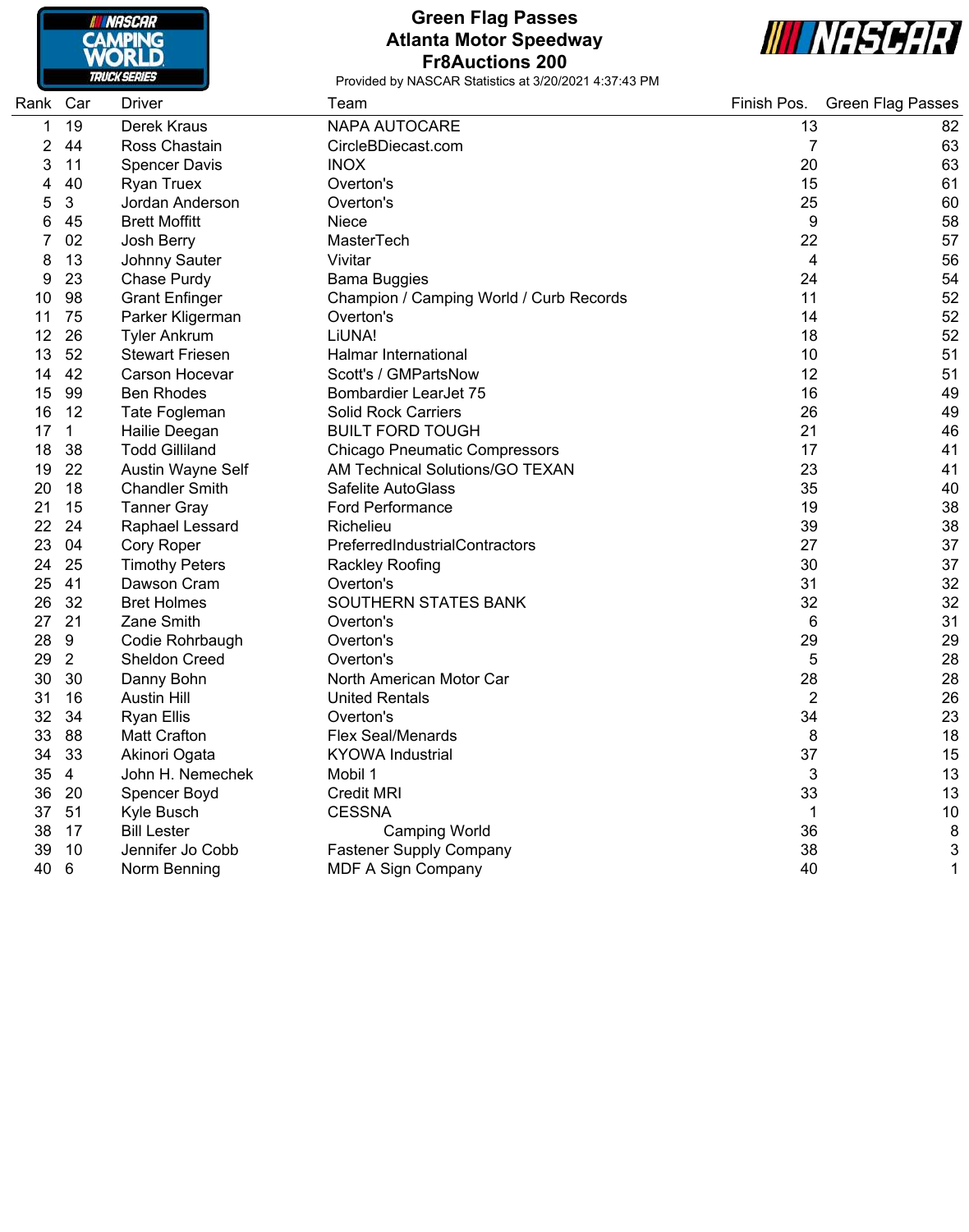

### **Green Flag Speed Atlanta Motor Speedway Fr8Auctions 200**



| Rank Car |                | <b>Driver</b>          | Team                                 | Finish Pos.             | Green Flag Speed |
|----------|----------------|------------------------|--------------------------------------|-------------------------|------------------|
| 1        | 51             | Kyle Busch             | <b>CESSNA</b>                        | 1                       | 170.076          |
| 2        | 16             | <b>Austin Hill</b>     | <b>United Rentals</b>                | $\overline{\mathbf{c}}$ | 169.620          |
| 3        | $\overline{4}$ | John H. Nemechek       | Mobil 1                              | 3                       | 169.615          |
| 4        | 21             | Zane Smith             | Overton's                            | 6                       | 168.718          |
| 5        | 2              | Sheldon Creed          | Overton's                            | 5                       | 168.541          |
| 6        | 13             | Johnny Sauter          | Vivitar                              | 4                       | 168.507          |
| 7        | 52             | <b>Stewart Friesen</b> | <b>Halmar International</b>          | 10                      | 168.492          |
| 8        | 44             | Ross Chastain          | CircleBDiecast.com                   | $\overline{7}$          | 168.211          |
| 9        | 88             | <b>Matt Crafton</b>    | <b>Flex Seal/Menards</b>             | 8                       | 168.014          |
| 10       | 45             | <b>Brett Moffitt</b>   | Niece                                | 9                       | 167.716          |
| 11       | 19             | <b>Derek Kraus</b>     | <b>NAPA AUTOCARE</b>                 | 13                      | 167.245          |
| 12       | 99             | <b>Ben Rhodes</b>      | <b>Bombardier LearJet 75</b>         | 16                      | 167.234          |
| 13       | 42             | Carson Hocevar         | Scott's / GMPartsNow                 | 12                      | 167.222          |
| 14       | 98             | <b>Grant Enfinger</b>  | Champion / Camping World / Curb      | 11                      | 167.182          |
| 15       | 18             | <b>Chandler Smith</b>  | Safelite AutoGlass                   | 35                      | 166.861          |
| 16       | 75             | Parker Kligerman       | Overton's                            | 14                      | 166.745          |
| 17       | 40             | <b>Ryan Truex</b>      | Overton's                            | 15                      | 166.240          |
| 18       | 26             | <b>Tyler Ankrum</b>    | LiUNA!                               | 18                      | 166.179          |
| 19       | 38             | <b>Todd Gilliland</b>  | <b>Chicago Pneumatic Compressors</b> | 17                      | 166.081          |
| 20       | 15             | <b>Tanner Gray</b>     | <b>Ford Performance</b>              | 19                      | 166.030          |
| 21       | 24             | Raphael Lessard        | Richelieu                            | 39                      | 165.548          |
| 22       | 11             | <b>Spencer Davis</b>   | <b>INOX</b>                          | 20                      | 165.288          |
| 23       | 22             | Austin Wayne Self      | AM Technical Solutions/GO TEXAN      | 23                      | 165.216          |
| 24       | $\overline{1}$ | Hailie Deegan          | <b>BUILT FORD TOUGH</b>              | 21                      | 164.441          |
| 25       | 02             | Josh Berry             | MasterTech                           | 22                      | 164.309          |
| 26       | 23             | Chase Purdy            | <b>Bama Buggies</b>                  | 24                      | 164.108          |
| 27       | 3              | Jordan Anderson        | Overton's                            | 25                      | 163.757          |
| 28       | 12             | Tate Fogleman          | <b>Solid Rock Carriers</b>           | 26                      | 163.417          |
| 29       | 30             | Danny Bohn             | North American Motor Car             | 28                      | 162.592          |
| 30       | 41             | Dawson Cram            | Overton's                            | 31                      | 162.555          |
| 31       | 04             | Cory Roper             | PreferredIndustrialContractors       | 27                      | 162.305          |
| 32       | 32             | <b>Bret Holmes</b>     | SOUTHERN STATES BANK                 | 32                      | 161.960          |
| 33       | 9              | Codie Rohrbaugh        | Overton's                            | 29                      | 161.807          |
| 34       | 25             | <b>Timothy Peters</b>  | Rackley Roofing                      | 30                      | 161.624          |
| 35       | 34             | <b>Ryan Ellis</b>      | Overton's                            | 34                      | 159.574          |
| 36       | 20             | Spencer Boyd           | <b>Credit MRI</b>                    | 33                      | 159.434          |
| 37       | 17             | <b>Bill Lester</b>     | <b>Camping World</b>                 | 36                      | 158.593          |
| 38       | 33             | Akinori Ogata          | <b>KYOWA Industrial</b>              | 37                      | 157.273          |
| 39       | 10             | Jennifer Jo Cobb       | <b>Fastener Supply Company</b>       | 38                      | 152.638          |
| 40       | 6              | Norm Benning           | MDF A Sign Company                   | 40                      | 150.668          |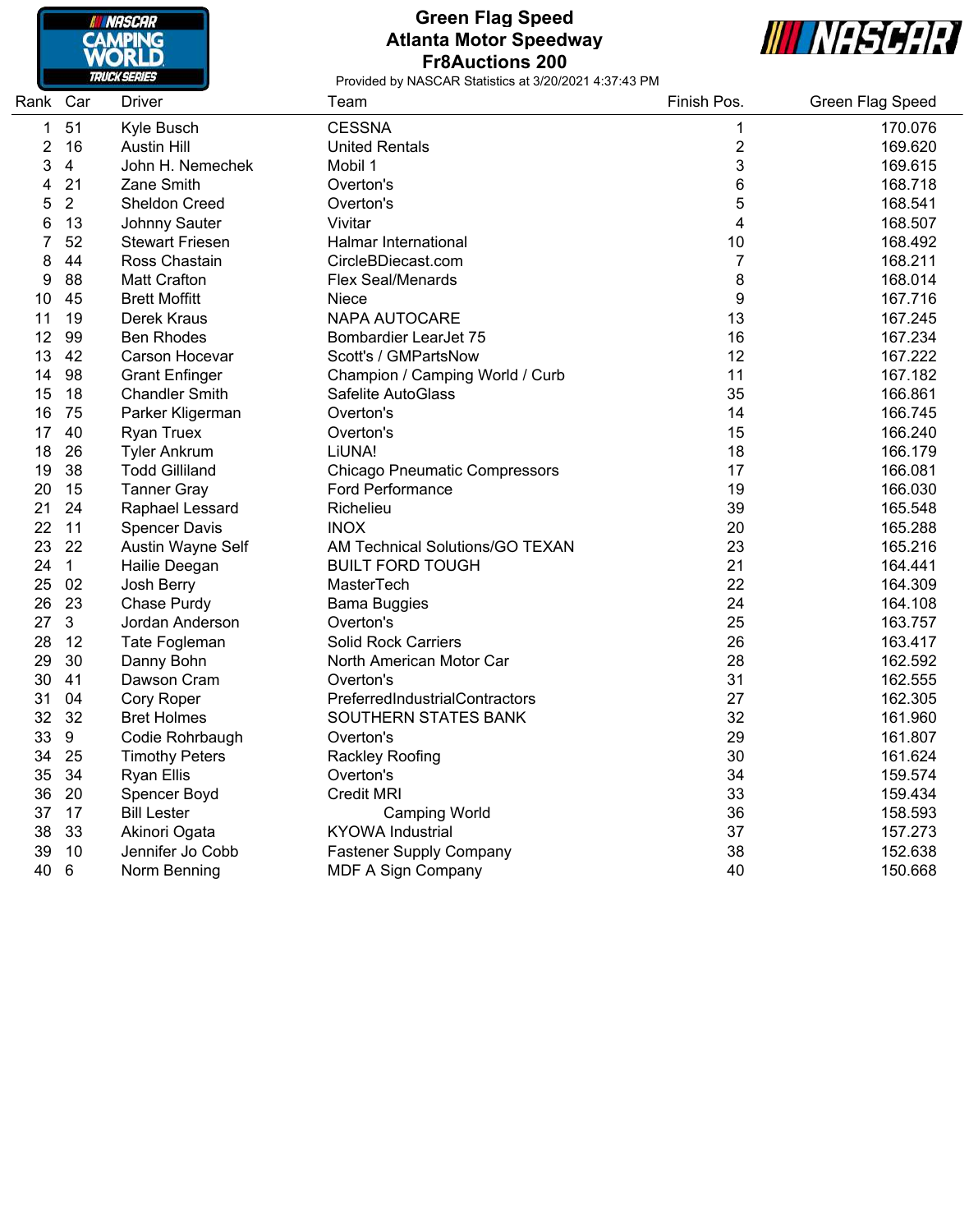

## **Laps in Top 15 Atlanta Motor Speedway Fr8Auctions 200**



| Rank | Car            | <b>Driver</b>          | Team                                 | Percentage | Finish Pos.    | Laps           |
|------|----------------|------------------------|--------------------------------------|------------|----------------|----------------|
| 1    | 51             | Kyle Busch             | <b>CESSNA</b>                        | 100.0      |                | 130            |
| 2    | 4              | John H. Nemechek       | Mobil 1                              | 100.0      | 3              | 130            |
| 3    | $\overline{2}$ | Sheldon Creed          | Overton's                            | 100.0      | 5              | 130            |
| 4    | 21             | Zane Smith             | Overton's                            | 100.0      | 6              | 130            |
| 5    | 88             | <b>Matt Crafton</b>    | <b>Flex Seal/Menards</b>             | 100.0      | 8              | 130            |
| 6    | 16             | <b>Austin Hill</b>     | <b>United Rentals</b>                | 98.5       | $\overline{2}$ | 128            |
|      | 98             | <b>Grant Enfinger</b>  | Champion / Camping World / Curb      | 95.4       | 11             | 124            |
| 8    | 13             | Johnny Sauter          | Vivitar                              | 88.5       | 4              | 115            |
| 9    | 42             | Carson Hocevar         | Scott's / GMPartsNow                 | 85.4       | 12             | 111            |
| 10   | 44             | Ross Chastain          | CircleBDiecast.com                   | 84.6       | 7              | 110            |
| 11   | 45             | <b>Brett Moffitt</b>   | Niece                                | 80.0       | 9              | 104            |
| 12   | 52             | <b>Stewart Friesen</b> | <b>Halmar International</b>          | 71.5       | 10             | 93             |
| 13   | 99             | <b>Ben Rhodes</b>      | Bombardier LearJet 75                | 71.5       | 16             | 93             |
| 14   | 75             | Parker Kligerman       | Overton's                            | 69.2       | 14             | 90             |
| 15   | 19             | Derek Kraus            | <b>NAPA AUTOCARE</b>                 | 45.4       | 13             | 59             |
| 16   | 40             | <b>Ryan Truex</b>      | Overton's                            | 43.1       | 15             | 56             |
| 17   | 38             | <b>Todd Gilliland</b>  | <b>Chicago Pneumatic Compressors</b> | 41.5       | 17             | 54             |
| 18   | 15             | <b>Tanner Gray</b>     | <b>Ford Performance</b>              | 31.5       | 19             | 41             |
| 19   | 22             | Austin Wayne Self      | AM Technical Solutions/GO TEXAN      | 20.0       | 23             | 26             |
| 20   | 26             | <b>Tyler Ankrum</b>    | LiUNA!                               | 15.4       | 18             | 20             |
| 21   | 18             | <b>Chandler Smith</b>  | Safelite AutoGlass                   | 13.9       | 35             | 18             |
| 22   | 23             | Chase Purdy            | <b>Bama Buggies</b>                  | 12.3       | 24             | 16             |
| 23   | 24             | Raphael Lessard        | Richelieu                            | 12.3       | 39             | 16             |
| 24   | 3              | Jordan Anderson        | Overton's                            | 7.7        | 25             | 10             |
| 25   | 02             | Josh Berry             | MasterTech                           | 5.4        | 22             | $\overline{7}$ |
| 26   | -1             | Hailie Deegan          | <b>BUILT FORD TOUGH</b>              | 3.9        | 21             | 5              |
| 27   | 11             | <b>Spencer Davis</b>   | <b>INOX</b>                          | 2.3        | 20             | 3              |
| 28   | 12             | Tate Fogleman          | <b>Solid Rock Carriers</b>           | 0.8        | 26             | 1              |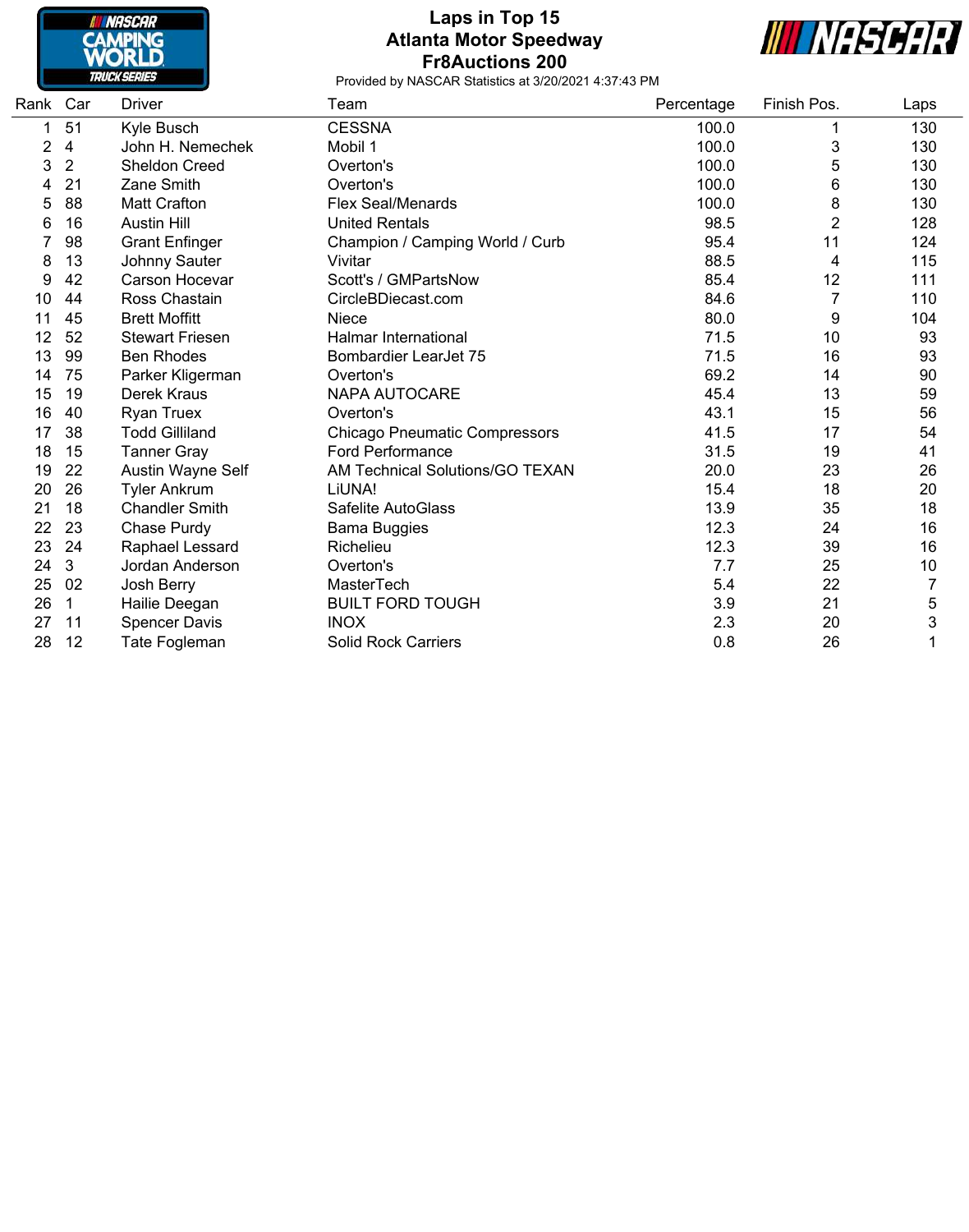

## **Laps Led Atlanta Motor Speedway Fr8Auctions 200**



| Rank | Car  | Driver           | Team                     | Percentage | Finish Pos. | ∟aps |
|------|------|------------------|--------------------------|------------|-------------|------|
|      | - 51 | Kvle Busch       | <b>CESSNA</b>            | 78.46      |             | 102  |
| 2 4  |      | John H. Nemechek | Mobil 1                  | 16.15      |             | 21   |
| 3.   | -23  | Chase Purdv      | <b>Bama Buggies</b>      | 3.13       | 24          |      |
| 4    | 88   | Matt Crafton     | <b>Flex Seal/Menards</b> | 2.31       |             |      |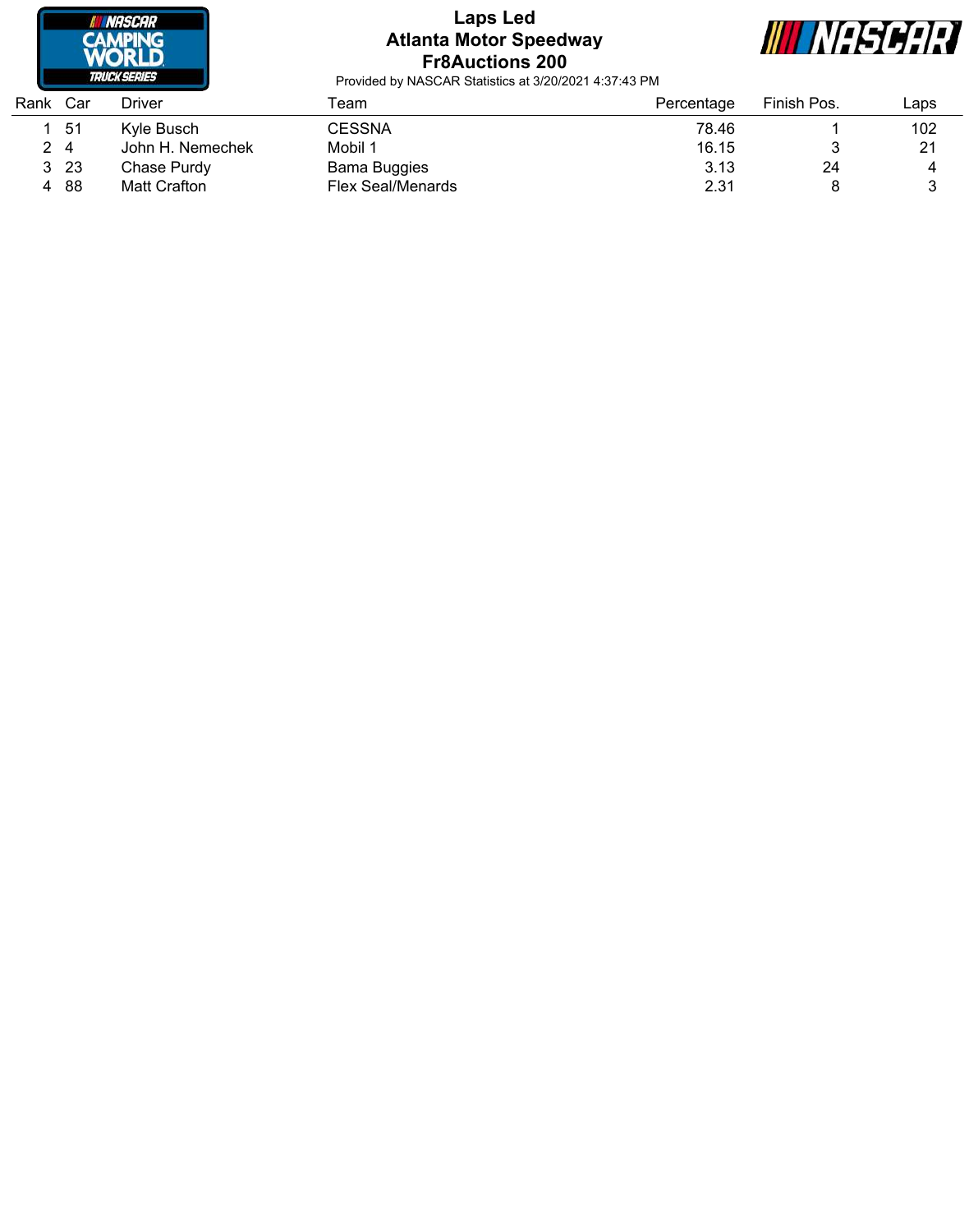

## **Quality Passes Atlanta Motor Speedway Fr8Auctions 200**



| Rank | Car | <b>Driver</b>          | Team                                    | Finish Pos.    | <b>Quality Passes</b> |
|------|-----|------------------------|-----------------------------------------|----------------|-----------------------|
|      | 13  | Johnny Sauter          | Vivitar                                 | 4              | 34                    |
| 2    | 98  | <b>Grant Enfinger</b>  | Champion / Camping World / Curb Records | 11             | 33                    |
| 3    | 42  | Carson Hocevar         | Scott's / GMPartsNow                    | 12             | 29                    |
|      | 44  | Ross Chastain          | CircleBDiecast.com                      | 7              | 25                    |
| 5    | 75  | Parker Kligerman       | Overton's                               | 14             | 25                    |
| 6    | 2   | <b>Sheldon Creed</b>   | Overton's                               | 5              | 23                    |
|      | 19  | <b>Derek Kraus</b>     | <b>NAPA AUTOCARE</b>                    | 13             | 23                    |
| 8    | 21  | Zane Smith             | Overton's                               | 6              | 22                    |
| 9    | 52  | <b>Stewart Friesen</b> | Halmar International                    | 10             | 21                    |
| 10   | 16  | <b>Austin Hill</b>     | <b>United Rentals</b>                   | $\overline{2}$ | 20                    |
| 11   | 45  | <b>Brett Moffitt</b>   | Niece                                   | 9              | 20                    |
| 12   | 99  | <b>Ben Rhodes</b>      | <b>Bombardier LearJet 75</b>            | 16             | 20                    |
| 13   | 88  | <b>Matt Crafton</b>    | <b>Flex Seal/Menards</b>                | 8              | 16                    |
| 14   | 4   | John H. Nemechek       | Mobil 1                                 | 3              | 12                    |
| 15   | 15  | <b>Tanner Gray</b>     | <b>Ford Performance</b>                 | 19             | 12                    |
| 16   | 18  | <b>Chandler Smith</b>  | Safelite AutoGlass                      | 35             | 12                    |
| 17   | 40  | <b>Ryan Truex</b>      | Overton's                               | 15             | 11                    |
| 18   | 51  | Kyle Busch             | <b>CESSNA</b>                           |                | 10                    |
| 19   | 38  | <b>Todd Gilliland</b>  | <b>Chicago Pneumatic Compressors</b>    | 17             | 10                    |
| 20   | 23  | Chase Purdy            | <b>Bama Buggies</b>                     | 24             | 9                     |
| 21   | 1   | Hailie Deegan          | <b>BUILT FORD TOUGH</b>                 | 21             | 8                     |
| 22   | 02  | Josh Berry             | MasterTech                              | 22             | $\bf 8$               |
| 23   | 22  | Austin Wayne Self      | AM Technical Solutions/GO TEXAN         | 23             | 8                     |
| 24   | 3   | Jordan Anderson        | Overton's                               | 25             | 8                     |
| 25   | 26  | <b>Tyler Ankrum</b>    | LiUNA!                                  | 18             | $\overline{7}$        |
| 26   | 11  | <b>Spencer Davis</b>   | <b>INOX</b>                             | 20             | 5                     |
| 27   | 12  | Tate Fogleman          | <b>Solid Rock Carriers</b>              | 26             | 5                     |
| 28   | 24  | Raphael Lessard        | Richelieu                               | 39             | 5                     |
| 29   | 25  | <b>Timothy Peters</b>  | Rackley Roofing                         | 30             | 1                     |